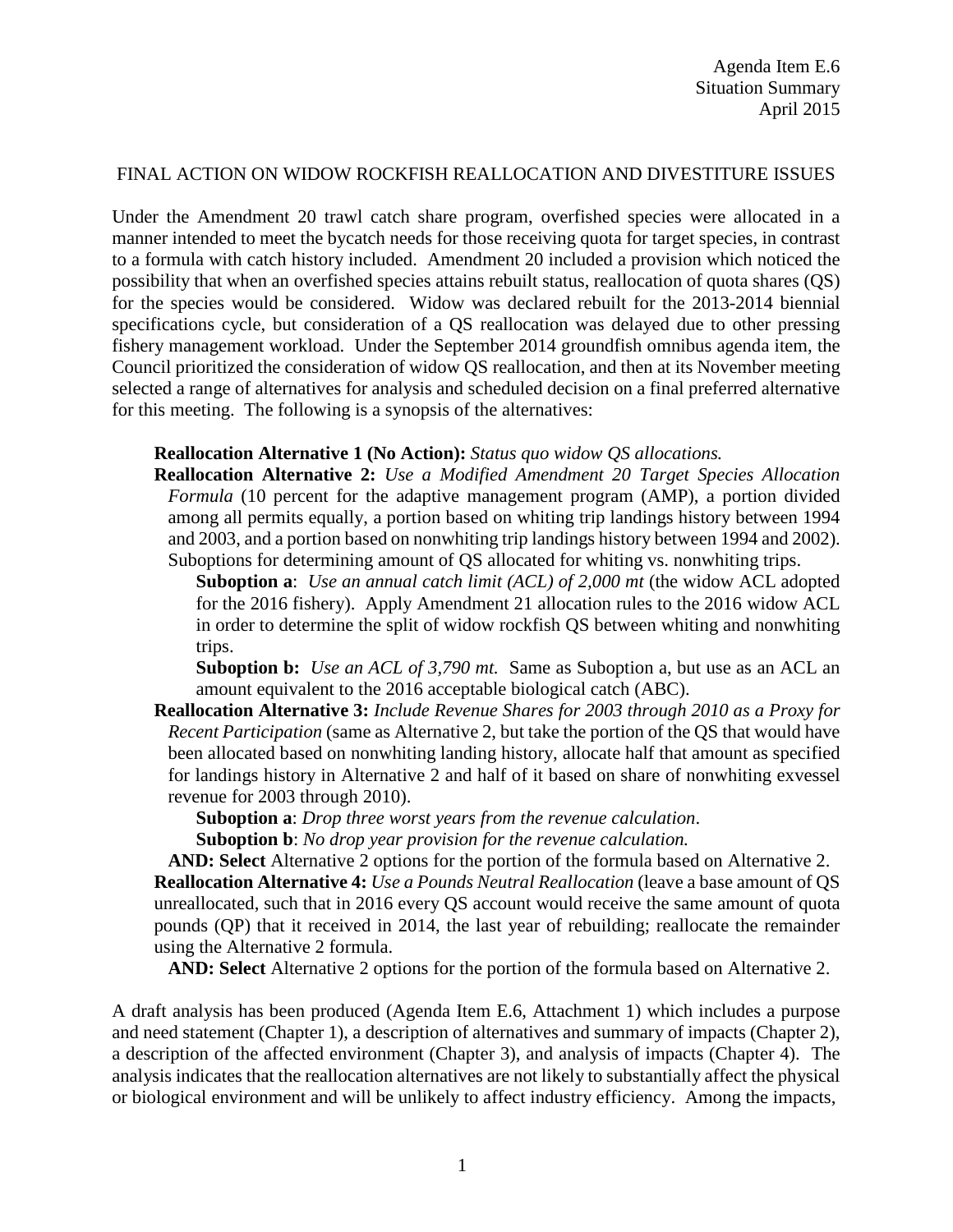the primary impact is a modification of the distribution of wealth among initial QS recipients. The central analysis on redistributional impacts is provided in Section 4.3.1. One of the main displays of the allocational results show entities (permits or quota owners) in order along the horizontal axis of a figure and shows above each tick mark on the horizontal axis the associated data points for that permit. In the example provided here, at about the 25 permit mark there is a permit that has a few tenths of a percent widow rockfish QS that would receive close to 1 percent under Alternative 4 (points highlighted with a circle).



Allocation policy guidance for Council consideration is provided in Agenda Item E.6, Attachment 2: this includes relevant sections of the Magnuson-Stevens Act, National Standard Guidelines developed by National Marine Fisheries Service (NMFS), and relevant sections from the Groundfish Fishery Management Plan.

### **Divestiture Deadline**

In addition to deciding on an allocation formula, a number of decisions or determinations may be needed pertaining to the requirement that those who control QS in excess of the control limits (accumulation limits) divest themselves down to those limits by November 30, 2015. The single species QS accumulation limit for widow rockfish is 5.1 percent. The aggregate non-whiting species QS accumulation limit is 2.7 percent. Widow rockfish is exempted from the deadline because there is a moratorium on widow QS trading, pending action on the widow rockfish QS reallocation decision (or a determination that no reallocation will occur). If widow rockfish is to be reallocated that reallocation will not be completed before the deadline; therefore, some deferment on the deadline may be required.

At its November 2014 meeting, the Council adopted divestiture suboptions for analysis, which would apply to all reallocation alternatives. These options are primarily being considered as a necessity associated with a decision to reallocate widow QS, and therefore have been listed as suboptions which pertain only to the action alternatives.

**Suboptions for All Action Alternatives Widow QS Divestiture Delay Widow Delay Suboption A:** Maintain the November 30, 2015 deadline **Widow Delay Suboption B:** 12 months post-implementation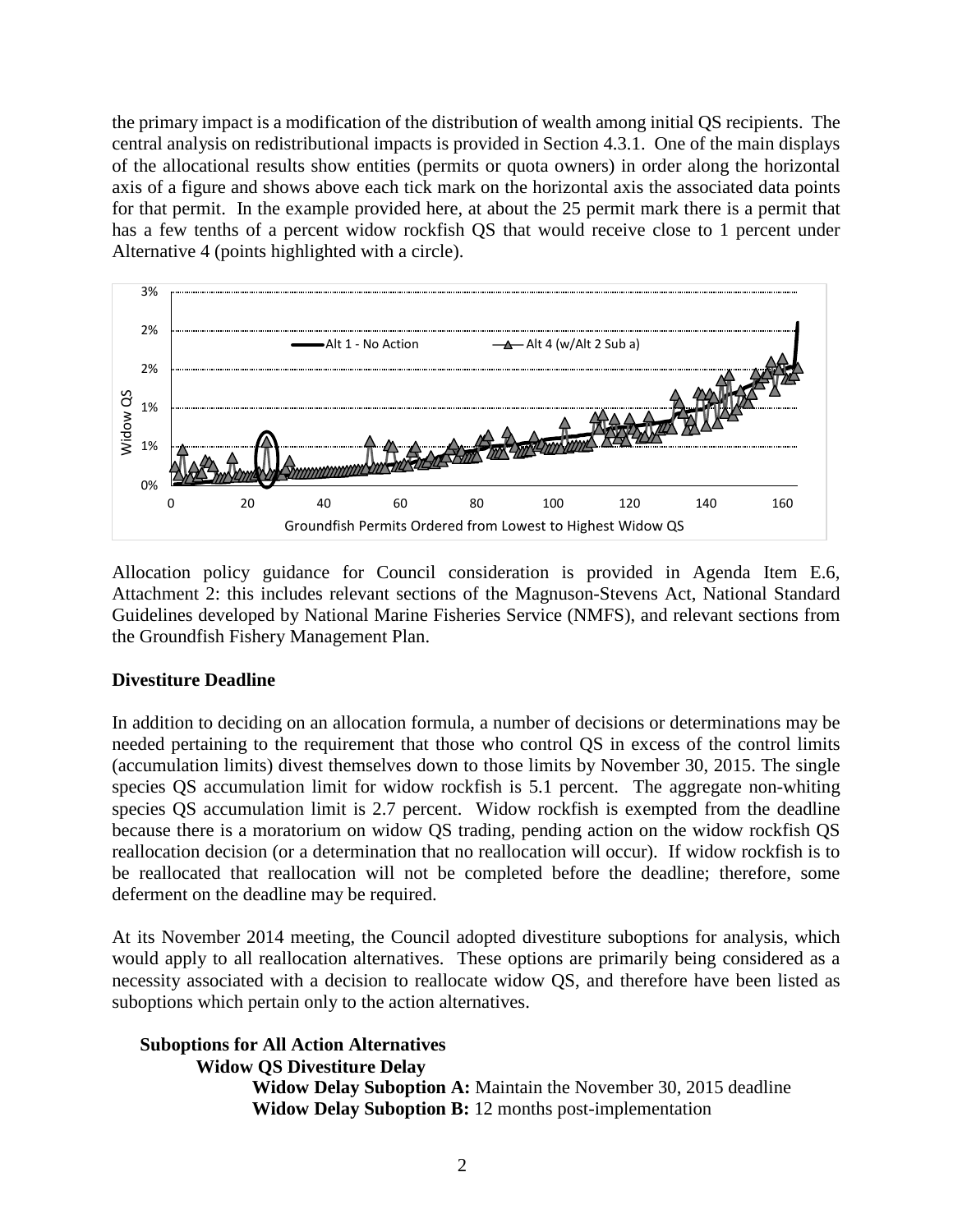## **Aggregate Nonwhiting QS Divestiture Delay**

**Aggregate Delay Suboption A**: Maintain the November 30, 2015 deadline **Aggregate Delay Suboption B**: Exclude Widow from the calculation **Aggregate Delay Suboption C**: Extend deadline through widow reallocation **Aggregate Delay Suboption D**: Extend deadline through program review

Analysis of these divestiture suboptions is provided in Agenda Item E.6.a, NMFS Report. NMFS analysis will be folded into the main analytical package after the April Council meeting.

If the Council chooses the no action alternative for reallocation, some guidance may be necessary to specify the date by which widow divestiture should be achieved (since it is currently exempted from the deadline in the regulations, Section  $660.140(d)(4)(v)$ .

## **Revoking Forfeited QS in Complex Situations**

At the November Council meeting, [NMFS reported](http://www.pcouncil.org/wp-content/uploads/J2b_Sup_NMFS_Rpt2_WidowDivest_NOV2014BB.pdf) on a number of complex situations not explicitly covered in current regulations, and on which they were seeking guidance. These situations involved the decision rules that would be followed for forcing divestiture for owners of multiple QS accounts and in situations when QS owners were over the aggregate non-whiting control limits. At that time, the Council concurred with NMFS approach to addressing those situations, and requested that an option be added so that the QS owners over the control limits unable to find willing buyers would have the option of abandoning QS to bring themselves to within the limits. Agenda Item E.6.a, NMFS Report provides follow-up information and two alternatives on this issue and a discussion of how abandoned QS would be reallocated to other permit holders starting in Section IV on page 7 of that report.

### **Council Action:**

# **Adopt final preferred alternatives for widow rockfish reallocation including**

- **a. Reallocation Alternative**
- **b. Divestiture Delay Suboptions**
- **c. Divestiture Abandonment Suboption (see NMFS report, page 7)**

### Reference Materials:

- 1. Agenda Item E.6, Attachment 1: Trawl Rationalization Trailing Actions: Widow Rockfish Reallocation, Divestiture Deferment and Forfeiture Methodology, Magnuson Stevens Act Analysis and Draft Environmental Assessment.
- 2. Agenda Item E.6, Attachment 2: Guidance for Making Allocation Decisions Related to Catch Shares.
- 3. Agenda Item E.6.a, NMFS Report: NMFS widow rockfish reallocation considerations; including an overview of the range of reallocation alternatives, the individual widow QS control limit, aggregate non-whiting control limit, and divestiture considerations.
- 4. Agenda Item E.6.b, Public Comment.